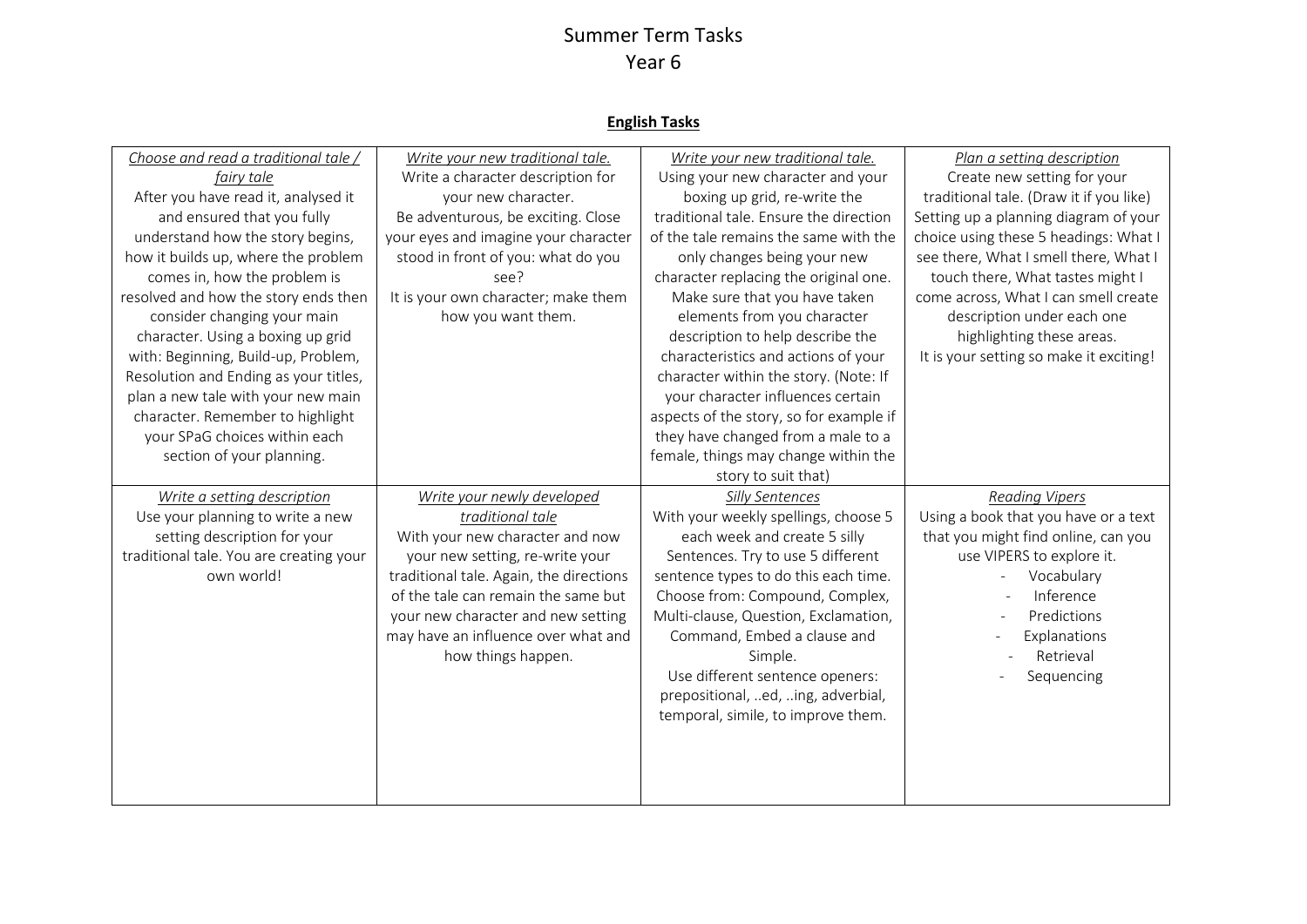| Write a Review                         | Read a book of choice                             | Write a letter                        | Write a biography                       |
|----------------------------------------|---------------------------------------------------|---------------------------------------|-----------------------------------------|
| From the previous task (Reading        | Choose a book that you want to read               | Write a letter to a key worker        | Who is your hero? Tell me about         |
| Vipers) Tell me about it. What did     | and read it from start to finish. E-mail          | thanking them for helping us all      | them. Who are they? Where are they      |
| you think? What was it about? Did      | me and tell me about it. I may not                | during this difficult time. Tell them | from? Why do you admire them?           |
| you enjoy reading it? Why? What        | have read it so I will need to know               | why you are thanking them and what    | What do they do? Imagine I don't        |
| didn't you enjoy? Who was the book     | detail. Give me a brief overview / a              | you are thanking them for. It doesn't | know them at all (which is a good       |
| / article / poem's audience? Would     | summary of what happened across                   | have to be long but make sure that    | chance) so teach me everything I        |
| you recommend it to others?            | the whole book. (1 paragraph) Would               | you have told them all that you want  | need to know.                           |
|                                        | you recommend it?                                 | to.                                   |                                         |
| Sentence with clauses embedded         | Write Captain Tom a Birthday Card                 | <b>Active and Passive Voice</b>       | Noun / Verb Use                         |
| Practice this skill. Maybe use your    | Captain Tom Moore has raised                      | Write 10 sentences in the active      | Write 5 sentences with a selected       |
| spellings to guide this. This a useful | millions of pounds for the NHS by                 | voice. Rewrite them again but this    | word used as a noun. Then use the       |
| and advantageous way to add extra      | walking lengths of his garden. It is              | time write them in the passive        | same word but this time use it          |
| information to your sentences.         | his 100 <sup>th</sup> Birthday at the end of this | voice.                                | within another sentence as a verb.      |
| Practise it and make it a natural      | month (it doesn't matter if your                  |                                       | Example:                                |
| part of your writing process. 10       | card is late) Write him a birthday                |                                       | Could you please turn the light on      |
| sentences will help develop your       | card, maybe one you have made                     |                                       | in the kitchen? (light is used as a     |
| skill.                                 | yourself) wish him many happy                     |                                       | noun)                                   |
|                                        | returns and thank him for the                     |                                       |                                         |
|                                        | wonderful thing that he has done.                 |                                       | We need to light the fire tonight       |
|                                        | His address is:                                   |                                       | because it is cold. (light is used as a |
|                                        | Captain Tom Moore                                 |                                       | verb)                                   |
|                                        | c/o Post Office Limited                           |                                       |                                         |
|                                        | 67 Bedford Street                                 |                                       |                                         |
|                                        | <b>Marston Moretaine</b>                          |                                       |                                         |
|                                        | Bedfordshire                                      |                                       |                                         |
|                                        | MK43 OLA                                          |                                       |                                         |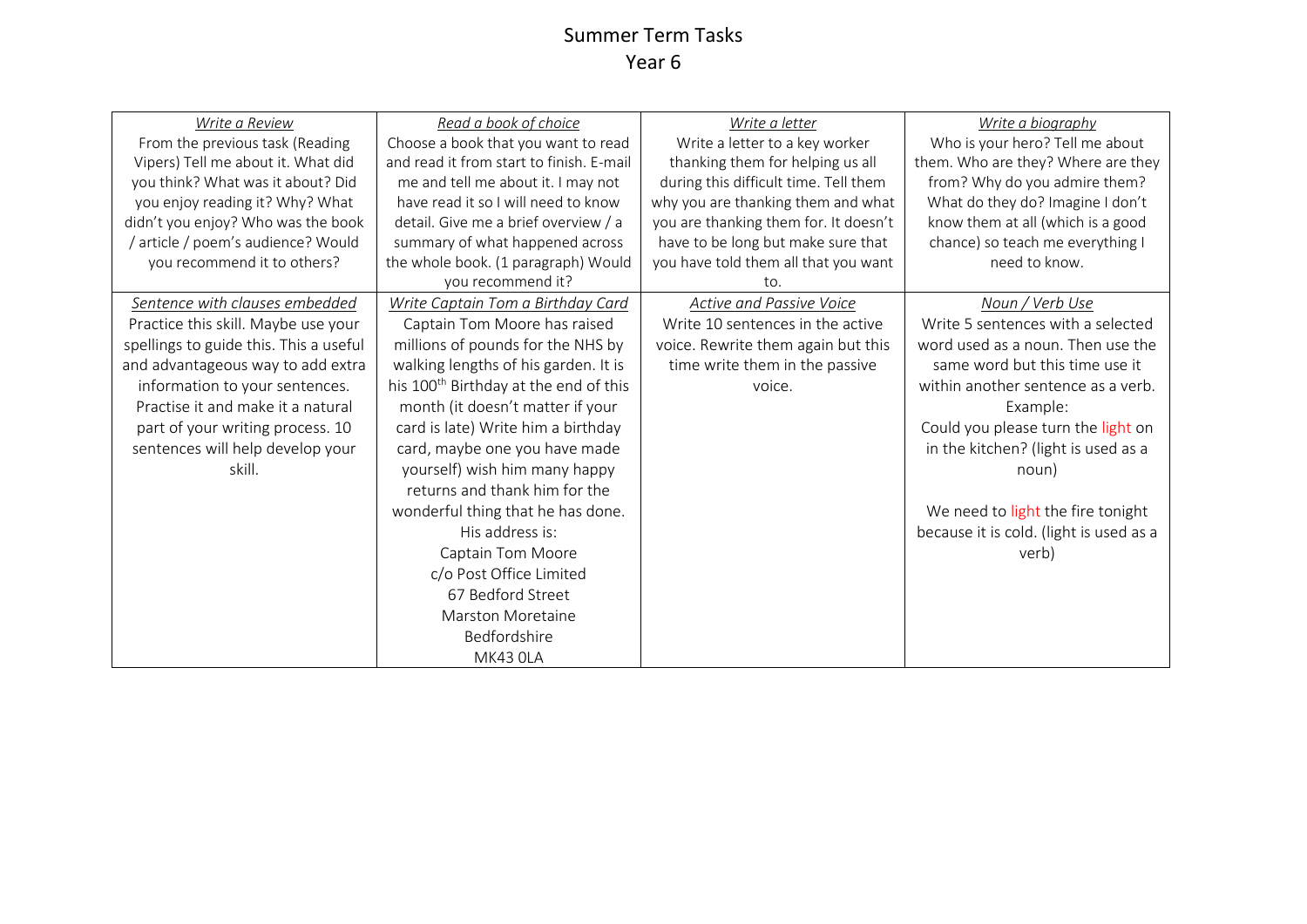#### Maths Tasks

| Fractions                           | Fractions                              | Fractions                           | Fractions                           |
|-------------------------------------|----------------------------------------|-------------------------------------|-------------------------------------|
| Pick a range of 2 and 3 digit       | Select different fractions and add     | Select different fractions and take | Multiply one fraction by another    |
| numbers and find fractions of them. | them together. Start with the same     | them away from each other. Start    | fraction. Remember to multiply      |
| Remember to divide by the           | denominator (like fractions) then      | with the same denominator (like     | across the numerators and then      |
| denominator and then multiply by    | move onto two fractions with           | fractions) then move onto two       | multiply across the denominators    |
| the numerator. Use fractions such   | different denominators (unlike         | fractions with different            | and then simplify.                  |
| as; 4/5, 3/8, 5/7 or 2/9.           | fractions). Remember, with the         | denominators (unlike fractions).    |                                     |
|                                     | unlike fractions you will have to find | Remember, with the unlike           |                                     |
|                                     | the common denominator first.          | fractions you will have to find the |                                     |
|                                     | Then simplify if needed.               | common denominator first. Then      |                                     |
|                                     |                                        | simplify if needed.                 |                                     |
| Fractions                           | Fractions / Mixed Numbers              | Long multiplication                 | Multiplying by 10s, 100s and 1000s  |
| Divide one fraction by another      | Practise adding, multiplying,          | Multiply 4-digit numbers by 2-digit | Using decimal points, multiply by   |
| fraction: keep it the same, change, | subtracting and dividing fractions     | numbers using long multiplication.  | 10, 100 and 1000. Remember, with    |
| flip it over.                       | and mixed numbers. Remember,           | Don't forget your 0 as a place      | multiplication the number will get  |
|                                     | turn your mixed number into an         | holder when multiplying by your     | bigger and with division the        |
|                                     | improper fraction first then follow    | tens column.                        | number will get smaller. The zeros  |
|                                     | the rules for that operation.          |                                     | will tell you the number of places. |
| Column Subtraction                  | Column Addition                        | Percentages                         | Mean Average                        |
| Practice using column subtraction   | Practice using column addition with    | Find percentages of a number for    | Find the mean average of different  |
| with exchanging. Use 4 and 5 digit  | regrouping. Use 4 and 5 digit          | example: 21% of 176. Remember       | numbers and challenge yourself      |
| numbers and challenge yourself to   | numbers. Challenge yourself with a     | for an example like this; divide by | with the number size and numbers    |
| subtract from a 6 digit number. For | 6-digit.                               | 100 and then multiply by 21.        | that have decimal places.           |
| example: 29947 - 3249 =             | Try different size numbers which       |                                     | Remember, add all the amounts,      |
|                                     | have decimal places for example:       |                                     | and then divide by the number of    |
|                                     | $32.47 + 112.7 =$                      |                                     | groups. So for example to find the  |
|                                     |                                        |                                     | average age in your home add all    |
|                                     |                                        |                                     | the ages up and then divide by the  |
|                                     |                                        |                                     | number of people.                   |
|                                     |                                        |                                     |                                     |
|                                     |                                        |                                     |                                     |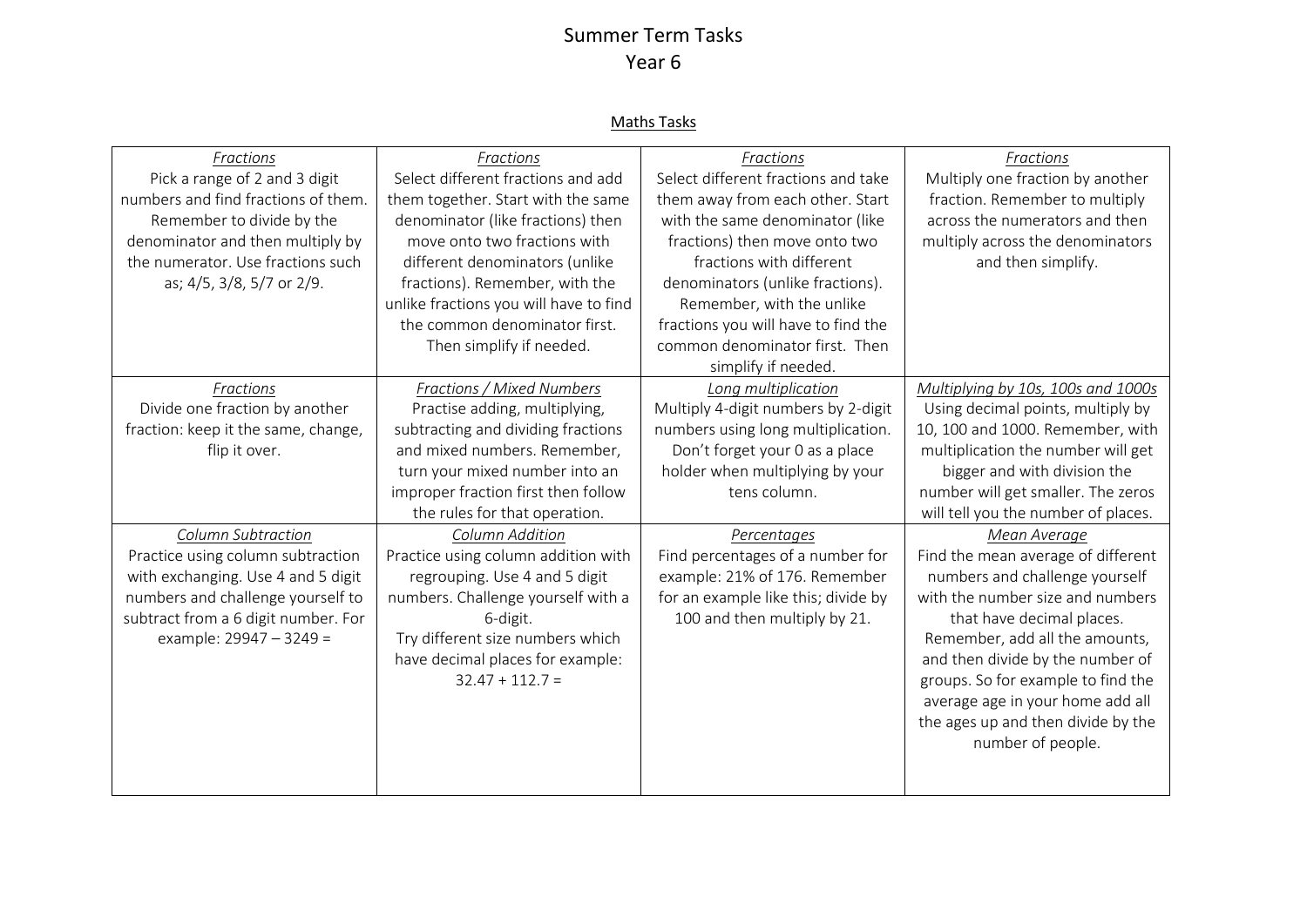| <b>Times Table Rock Stars</b> | Algebra                          | <b>Word Problems</b>                | White Rose Activities                 |
|-------------------------------|----------------------------------|-------------------------------------|---------------------------------------|
| Use Times Table Rock Stars to | Use You Tube to teach yourself   | Use real life situations to create  | There are a range of daily activities |
| practise your times tables.   | algebra for beginners. Then send | word problems and use your maths    | on white rose maths online. They      |
|                               | me your understanding by showing | skills to solve them. For example:  | are including daily activities for    |
| User name:                    | me examples of algebra use that  | Since the lockdown, by dad has      | each year group. You get access to    |
| Password:                     | you have done.                   | eaten 7 pies a week so far and on 3 | a YouTube input if you're struggling  |
|                               |                                  | of those weeks he sneaked in an     | and a worksheet with answers.         |
|                               |                                  | extra one from his stash in the     | There is a great range of activities  |
|                               |                                  | garage. If we have been locked      | on this website.                      |
|                               |                                  | down for 31 days, how many pies     |                                       |
|                               |                                  | has he eaten?                       |                                       |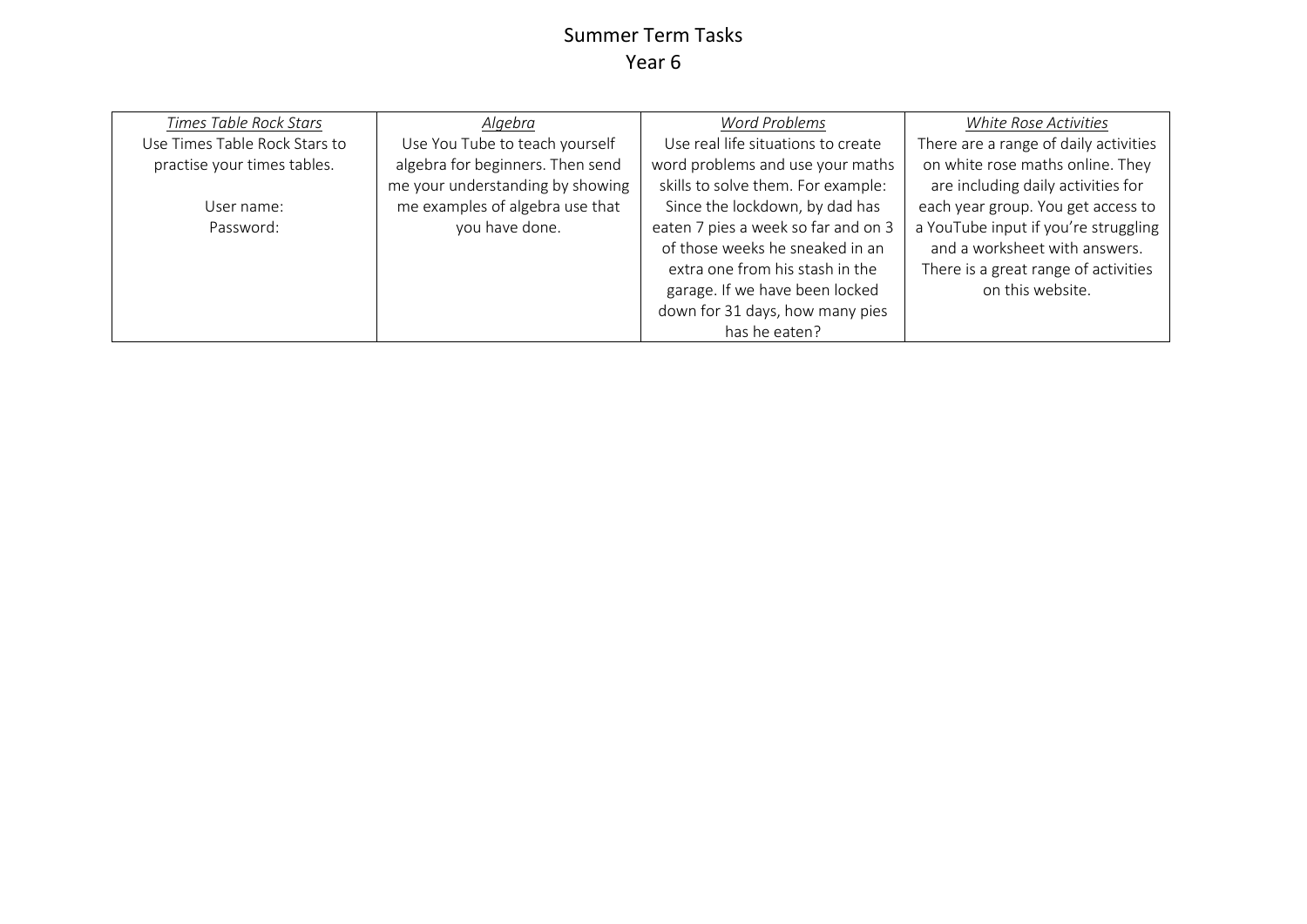#### Topic Tasks

| What can you find out about stained<br>glass windows?<br>Are they more than just a window in a<br>church?<br>What else do they aim to do?<br>What is your most exciting fact? | Design and create your own stained<br>glass window.<br>Make sure you have used the research<br>that you have done to guide your<br>design.<br>Make sure that it tells a story. This is<br>vital!<br>Use any method you wish to create this<br>window. | Research and write the story of Diwali.<br>Teach me. I know nothing so ensure<br>that the facts are clear and following<br>your teaching that I will fully<br>understand.                                                                                               | Create an article for magazine<br>informing the reader why diva lamps<br>are important in Diwali. Emphasise<br>your readers understanding by<br>presenting clear facts and showing an<br>image. |
|-------------------------------------------------------------------------------------------------------------------------------------------------------------------------------|-------------------------------------------------------------------------------------------------------------------------------------------------------------------------------------------------------------------------------------------------------|-------------------------------------------------------------------------------------------------------------------------------------------------------------------------------------------------------------------------------------------------------------------------|-------------------------------------------------------------------------------------------------------------------------------------------------------------------------------------------------|
| Could you create a 'diva lamp' of your<br>own?<br>How you do this is up to you.                                                                                               | Who celebrates Diwali?<br>Compare the two religions that do.<br>Half a piece of paper and at the top<br>write Similarities and in the bottom half<br>write Differences.<br>Use these two headings to show how<br>the two religions compare.           | Could you find a photo of, or during<br>your daily exercise take a photo of, St.<br>Leonard's Church?<br>When you have, using your skills with<br>the pencil and highlighting with<br>shadings of differing depths, could you<br>create a pencil drawing of the church. | Choose a range of religious symbols.<br>Draw them and tell me about them.                                                                                                                       |
| Could you create stained glass window<br>using your traditional tale from English<br>as your inspiration?                                                                     | Create a 3d piece of artwork inspired<br>by a bible story. Research Pablo Picasso<br>for inspiration and study how he<br>creates sculptures such as this. Create<br>your model any way that you would<br>like.                                        | Who was Pablo Picasso?<br>Choose anyway that you would like to<br>inform the reader of your work                                                                                                                                                                        | Who were The Mayans?<br>Teach me.                                                                                                                                                               |
| Create a timeline showing me how the<br>Mayan culture progressed. What<br>happened and when?                                                                                  | Create a Mayan quiz to test your class<br>mates.                                                                                                                                                                                                      | Draw the human body, with the organs<br>which make it work in the correct<br>place. (Use the internet to guide you<br>here) Using labels, tell me what the<br>purpose and role of each of these<br>organs are.                                                          | Create an information leaflet telling the<br>reader why a healthy mind and healthy<br>body is important.                                                                                        |